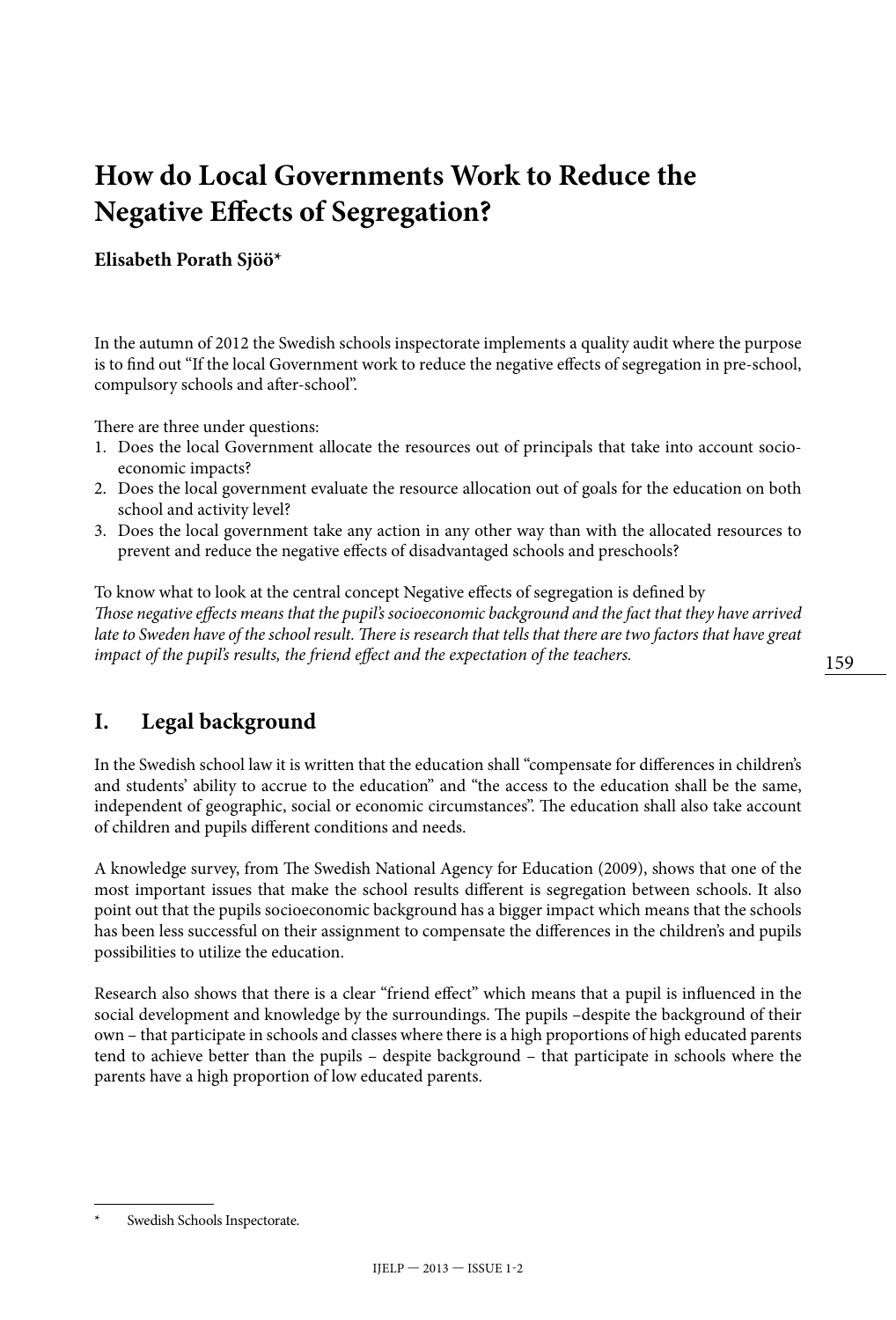# **II. Historical background**

The Swedish school has been decentralized from the 1970´s and forward. This means that the power and responsibility for the schools is more and more given to the communities and to the schools. From the beginning of 1990th and forward there have been several reforms in the educational system. There is a pattern from decentralization to marketization like in other countries. The local communities got a bigger responsibility, pupils and parents got bigger possibility to select which school to attend and private schools have the same finances as municipal schools. At the same time there was a new curriculum that gave the school principal and the teachers more freedom concerning how to teach and what to teach. Another effect of municipalization was that the local communities got undivided responsibility for all school leaders and teachers.

The purpose of this reform was to give better conditions to choose, better adjustment to local conditions and better possibility to adjust the education concerning what the parents and pupils wanted.

It was also meant to create better possibility for the schools to adjust the schools after the needs of the pupils.

The first PISA-study (2001) showed that the Swedish school system was a School system with a high level of equality in comparison to other countries in OECD. The following PISA-studies in 2003 and 2006 showed that the difference between schools in Sweden was still low but slowly increasing. In 2006 there was a report by The Swedish National Agency for Education that confirmed that Swedish schools are more and more segregated. This development has also been confirmed by both reports from The Swedish National Agency for Education and from PISA in 2009.

### **III. The situation in Sweden today**

One of the actions from the Government to take more responsibility of the schools is to establish a new authority. The 1th October 2008, the Swedish Schools Inspectorate was starting its activities. Before this was an assignment of The Swedish National Agency for Education but now it is two authorities. The Swedish Riksdag and the Government set out the goals and guidelines for the preschool and school through i.e. the Education Act and the Curricula. The mission of the Agency is to actively work for the attainment of the goals.

The role of the Swedish Schools Inspectorate is to monitor and scrutinize. In connection with these supervisory and quality auditing activities, the Swedish Schools Inspectorate provides advice and guidance as to what a school needs to rectify on the basis of the requirements of legislation.

The Swedish schools Inspectorate annual makes a report of the experiences and result from the regular supervision and quality audits from 2011 shows that there are problems with the schools actives. (En skola med tillit lyfter alla elever, 2011).

Example of fails from the report:

- − A majority of the Swedish schools is failing concerning knowledge results.
- − In almost all activities the schools fail concerning individualization.
- − The teachers have low expectation of the pupils which can lead to that the teaching is limited and unjustified.
- − Many schools don't have enough knowledge to support children with special needs.
- − Many schools fail in their information to pupils and parents concerning the pupils learning and social development.

This is the background of the quality audit to find out more about how the municipalities work to lower the effects of segregation.